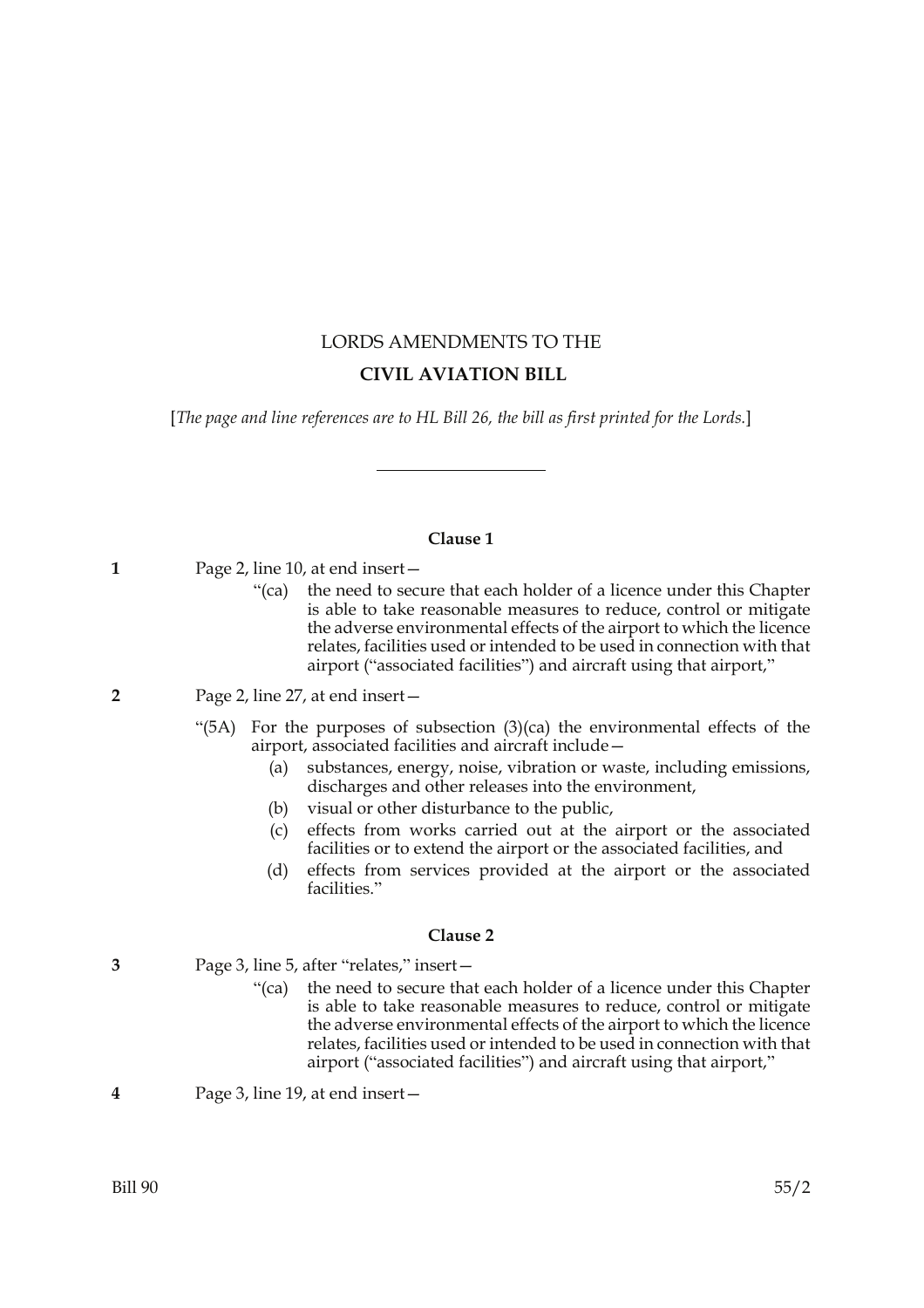"() For the purposes of subsection  $(4)(ca)$  the environmental effects of the airport, associated facilities and aircraft include the effects mentioned in section 1(5A)."

#### **Clause 6**

- **5** Page 6, line 1, leave out "Treaty on the Functioning of the European Union" and insert "TFEU"
- **6** Page 6, line 4, at end insert—
	- "(10) In applying tests A to C, the CAA must have regard to  $-$ 
		- (a) relevant notices and guidance published by the European Commission about the application and enforcement of the prohibitions in Articles 101 and 102 of the TFEU;
		- (b) relevant advice and information published under section 52 of the Competition Act 1998 (advice and information about the application and enforcement of the prohibitions in Part 1 of that Act and Articles 101 and 102 of the TFEU);
		- (c) relevant advice and information published under section 171 of the Enterprise Act 2002 (advice and information about the operation of Part  $\overline{4}$  of that Act).
	- (11) In this section "the TFEU" means the Treaty on the Functioning of the European Union."

### **Clause 9**

| Page 8, line 1, after "to" insert "operator" |
|----------------------------------------------|
|                                              |

### **Clause 12**

| 8 | Page 9, line 31, at end insert ", and |
|---|---------------------------------------|
|---|---------------------------------------|

(b) a previous market power determination which would otherwise cease to have effect by virtue of section 7(9) or (10) continues to have effect until those circumstances arise."

### **Clause 22**

**9** Page 16, line 8, after "paragraphs" insert "6A,"

### **Clause 26**

| 10 | Page 18, line 10, leave out paragraph (c) and insert-         |
|----|---------------------------------------------------------------|
|    | "(c) that an error was made in the exercise of a discretion." |

### **Clause 30**

| 11 | Page 20, line 29, leave out subsection (2) |  |
|----|--------------------------------------------|--|
|----|--------------------------------------------|--|

**12** Page 20, line 33, leave out "mentioned in section 1(3) and (4)" and insert "in respect of which duties are imposed on the CAA by section 1"

### **Clause 66**

**13** Page 40, line 10, leave out ", including the supply of fuel"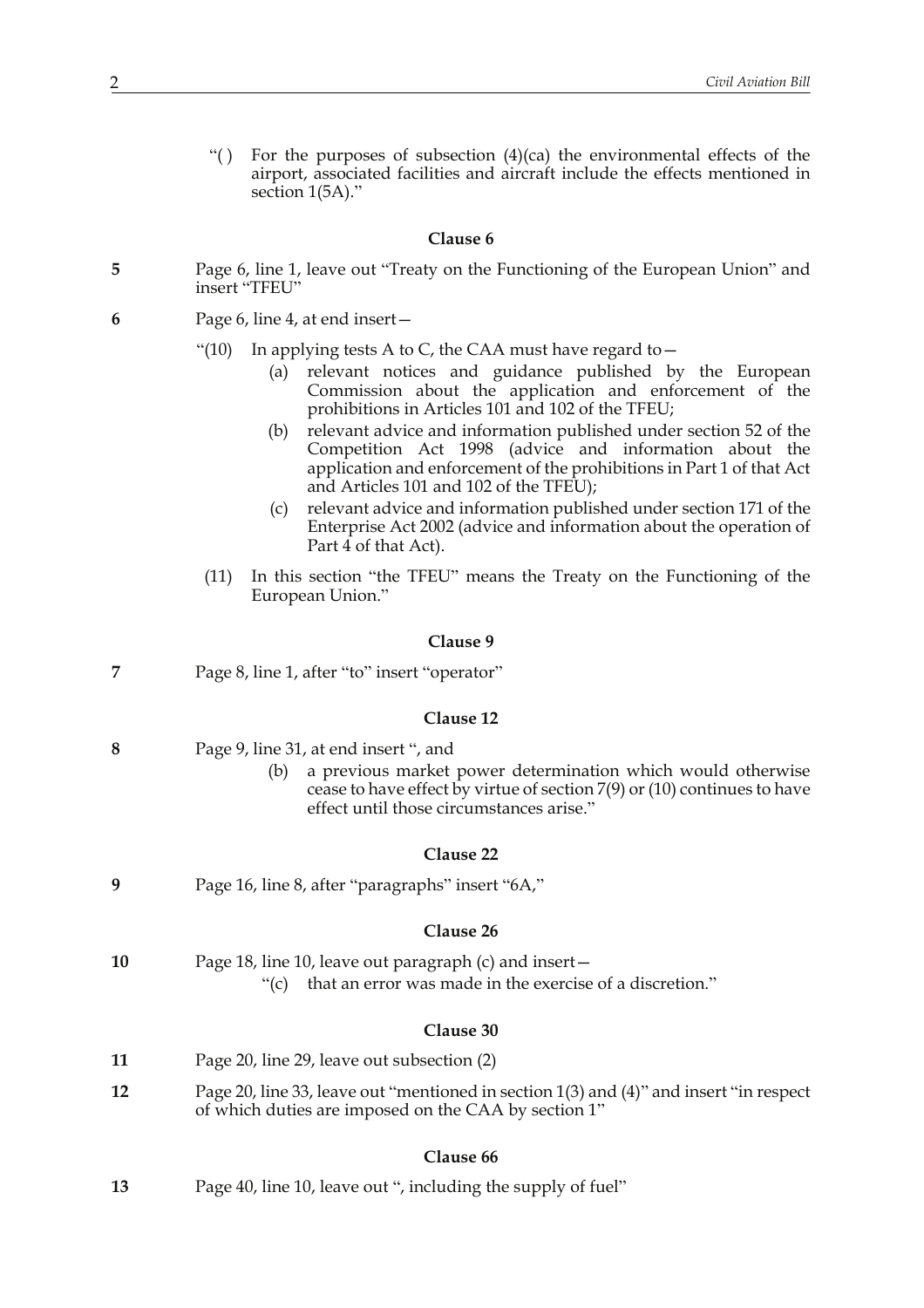# **Clause 67**

| 14 | Page 41, line 23, at end insert –                                                                                                                                                                                                                                                                                                                      |
|----|--------------------------------------------------------------------------------------------------------------------------------------------------------------------------------------------------------------------------------------------------------------------------------------------------------------------------------------------------------|
|    | For the purposes of sections $5(4)$ and $66(1)$ the servicing of aircraft between<br>" $(8)$<br>landing and take-off at the aerodrome includes –<br>the supply of fuel, and<br>(a)                                                                                                                                                                     |
|    | the repair, maintenance and overhaul of aircraft that land at the<br>(b)<br>aerodrome."                                                                                                                                                                                                                                                                |
|    | Clause 68                                                                                                                                                                                                                                                                                                                                              |
| 15 | Page 41, line 28, leave out ", including the supply of fuel"                                                                                                                                                                                                                                                                                           |
| 16 | Page 41, line 35, leave out "and $(7)$ " and insert "to $(8)$ "                                                                                                                                                                                                                                                                                        |
|    | Clause 94                                                                                                                                                                                                                                                                                                                                              |
| 17 | Page 57, line 20, at end insert –                                                                                                                                                                                                                                                                                                                      |
|    | " $(d)$ "<br>that a person ("P") acting in the course of a business carried<br>on by P does not in the United Kingdom facilitate the<br>making available of flight accommodation by another<br>person in circumstances in which one or more prescribed<br>arrangements relating to payment apply, unless P meets the<br>condition in subsection (1A)." |
| 18 | Page 57, line 33, at end insert –                                                                                                                                                                                                                                                                                                                      |
|    | " $(1D)$<br>The arrangements relating to payment that may be prescribed<br>under subsection $(1)(d)$ are any arrangements under which P makes<br>or receives payment, or facilitates the making or receipt of payment<br>by another person, in connection with the making available of the<br>flight accommodation.""                                  |
| 19 | Page 57, line 35, leave out paragraph (a) and insert –<br>"(a) in paragraph (b), for the words from "the minimum charges" to the<br>end substitute "goods, services and other benefits which are or are<br>not to be provided by any person in prescribed circumstances;",<br>and"                                                                     |
| 20 | Page 57, line 43, leave out "to be provided in prescribed circumstances" and insert<br>"which are or are not to be provided by any person in prescribed circumstances"                                                                                                                                                                                 |
|    | Clause 96                                                                                                                                                                                                                                                                                                                                              |
| 21 | Page 59, line 24, at end insert-                                                                                                                                                                                                                                                                                                                       |
|    | is a person in respect of whom a debt relief order has been<br>``()<br>made under Part 7A of the Insolvency Act 1986,"                                                                                                                                                                                                                                 |
|    | <b>After Clause 101</b>                                                                                                                                                                                                                                                                                                                                |
| 22 | Insert the following new Clause -                                                                                                                                                                                                                                                                                                                      |
|    | "CAA efficiency                                                                                                                                                                                                                                                                                                                                        |
|    | Section 21 of the Civil Aviation Act 1982 (annual report) is amended as<br>(1)                                                                                                                                                                                                                                                                         |

follows.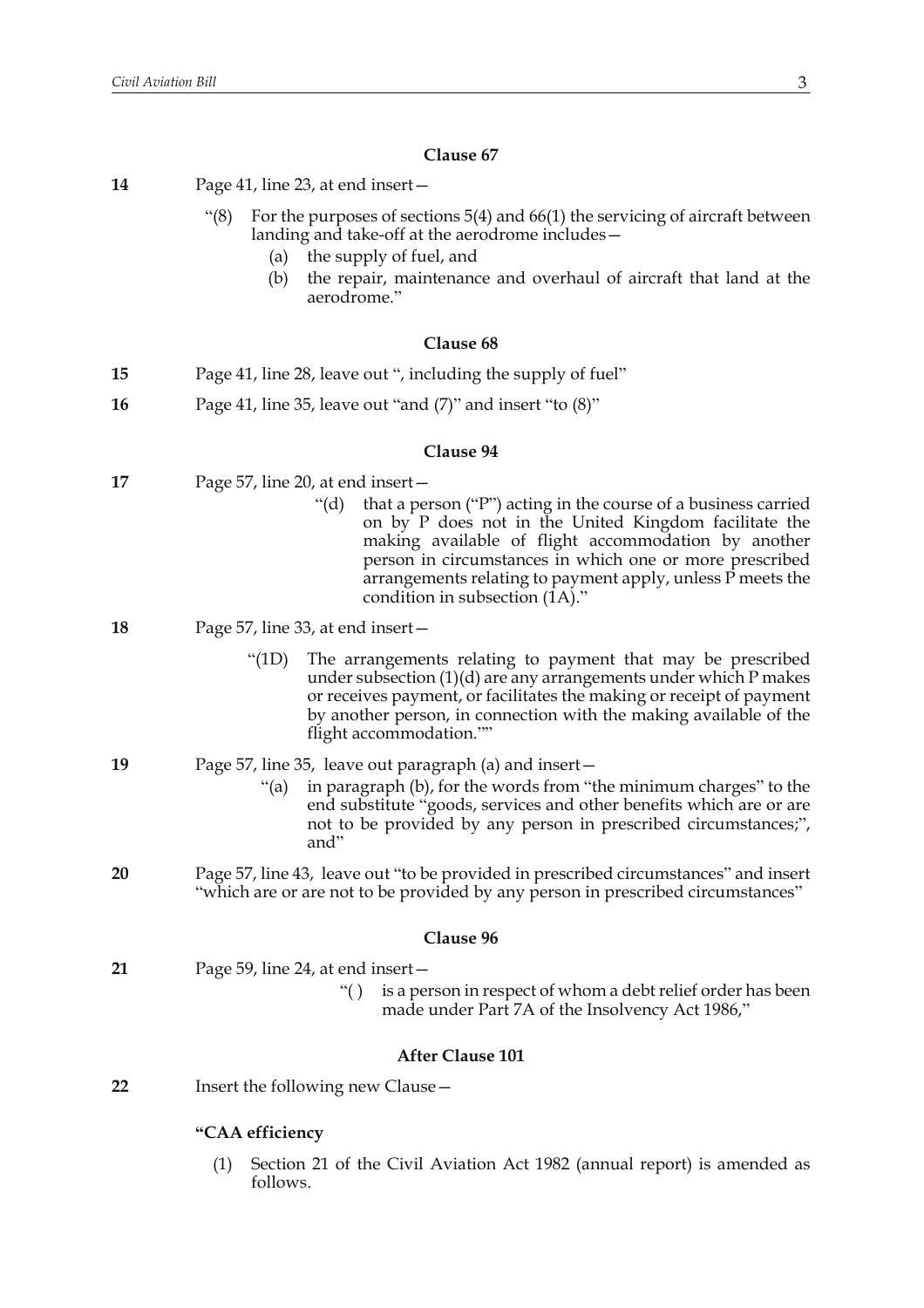- (2) In subsection (2), after paragraph (d) insert—
	- "(e) shall contain a statement by the CAA about efficiency in the performance of its functions (an "efficiency statement");
		- (f) shall contain the auditors' assessment mentioned in subsection (2B)."
- (3) After subsection (2) insert—
	- "(2A) The Secretary of State may from time to time give directions about matters that must be covered in an efficiency statement, including matters relating to the plans or the past or present activities of the CAA.
		- (2B) The auditors appointed under section 15(2) in respect of an accounting year must produce an assessment of the efficiency statement for that year.""

### **Clause 109**

- **23** Page 64, line 30, leave out "This Part comes" and insert "The following provisions come"
- **24** Page 64, line 30, at end insert "—
	- (a) paragraphs 1 and 7 of Schedule 10 and section 76(5) so far as it relates to those paragraphs, and
	- (b) this Part."

### **Schedule 1**

- **25** Page 66, line 13, leave out sub-paragraph (3)
- **26** Page 67, line 4, leave out sub-paragraph (1) and insert—
	- "() The Competition Appeal Tribunal may allow an appeal under paragraph 1 only to the extent that it is satisfied that the market power determination or operator determination appealed against was wrong on one or more of the following grounds—
		- (a) that the determination was based on an error of fact;
		- (b) that the determination was wrong in law;
		- (c) that an error was made in the exercise of a discretion."
- **27** Page 67, line 35, at end insert—

*"Effect of suspending or setting aside market power determination*

- 3A (1) This paragraph applies where—
	- (a) the CAA publishes a notice of a market power determination ("determination A") in respect of an airport area ("area Z"),
	- (b) the CAA subsequently publishes a notice of another market power determination ("determination B") in respect of all or part of area Z or in respect of an area that includes all or part of area Z,
	- (c) determination A ceases to have effect in respect of all or part of area Z by virtue of section 7(9) or (10), and
	- (d) there is subsequently an appeal under this Schedule against determination B.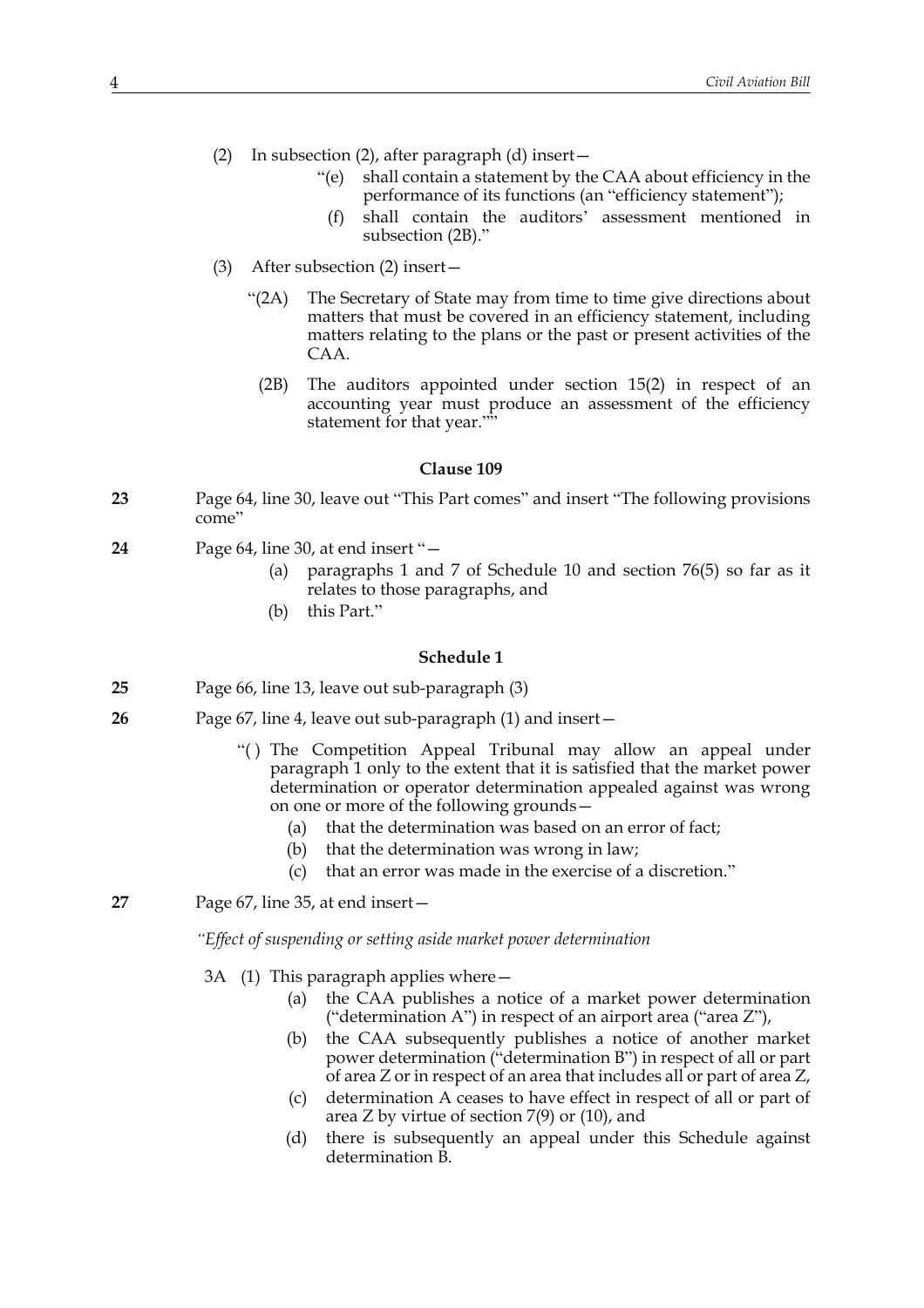- (2) If the effect of determination B is suspended under paragraph 1(4), determination A has effect again during the period of suspension, unless the Competition Appeal Tribunal orders otherwise.
- (3) If all or part of determination B is set aside at the end of a period of suspension, determination A continues to have effect after the end of the period of suspension, unless the Competition Appeal Tribunal orders otherwise.
- (4) If all or part of determination B is set aside otherwise than at the end of a period of suspension, determination A has effect again from the setting aside, unless the Competition Appeal Tribunal orders otherwise.
- (5) If the suspension or setting aside of determination B only affects part of area Z, or an area that includes part of area Z, the references in subparagraphs (2) to (4) to determination A are to be treated as references to that determination so far as it relates to that part of area Z.
- (6) Sub-paragraphs (2) to (4) do not apply if determination B is suspended or set aside only so far as it relates to an area that does not include any part of area Z.
- (7) Nothing in sub-paragraphs (3) to (5) affects the operation of section 7(9) or (10) where notice is published of a further market power determination in respect of all or part of area Z or in respect of an area that includes all or part of area Z.

*Appeals to Competition Appeal Tribunal: supplementary*

 $3B$ 

- **28** Page 67, line 35, at end insert—
	- "( ) When deciding an appeal under paragraph 1 (including giving directions), making an order under paragraph 1 or 3A or making a market power determination or operator determination, the Competition Appeal Tribunal must have regard to the matters in respect of which duties are imposed on the CAA by section 1."
- **29** Page 67, line 35, at end insert—
	- "( ) When deciding an appeal under paragraph 1 relating to a market power determination (including giving directions) or making such a determination, the Competition Appeal Tribunal must have regard to the notices, guidance, advice and information described in section  $6(10)$ ."
- **30** Page 67, line 38, after "3" insert "or 3A(3) or (4)"

- **31** Page 72, line 25, at end insert—
	- "6A (1) Sub-paragraph (2) applies where—
		- (a) the CAA decides under section 22 to modify a licence by adding a relevant financial arrangements condition,
		- (b) an application is made for permission to appeal under section 25 against the decision, and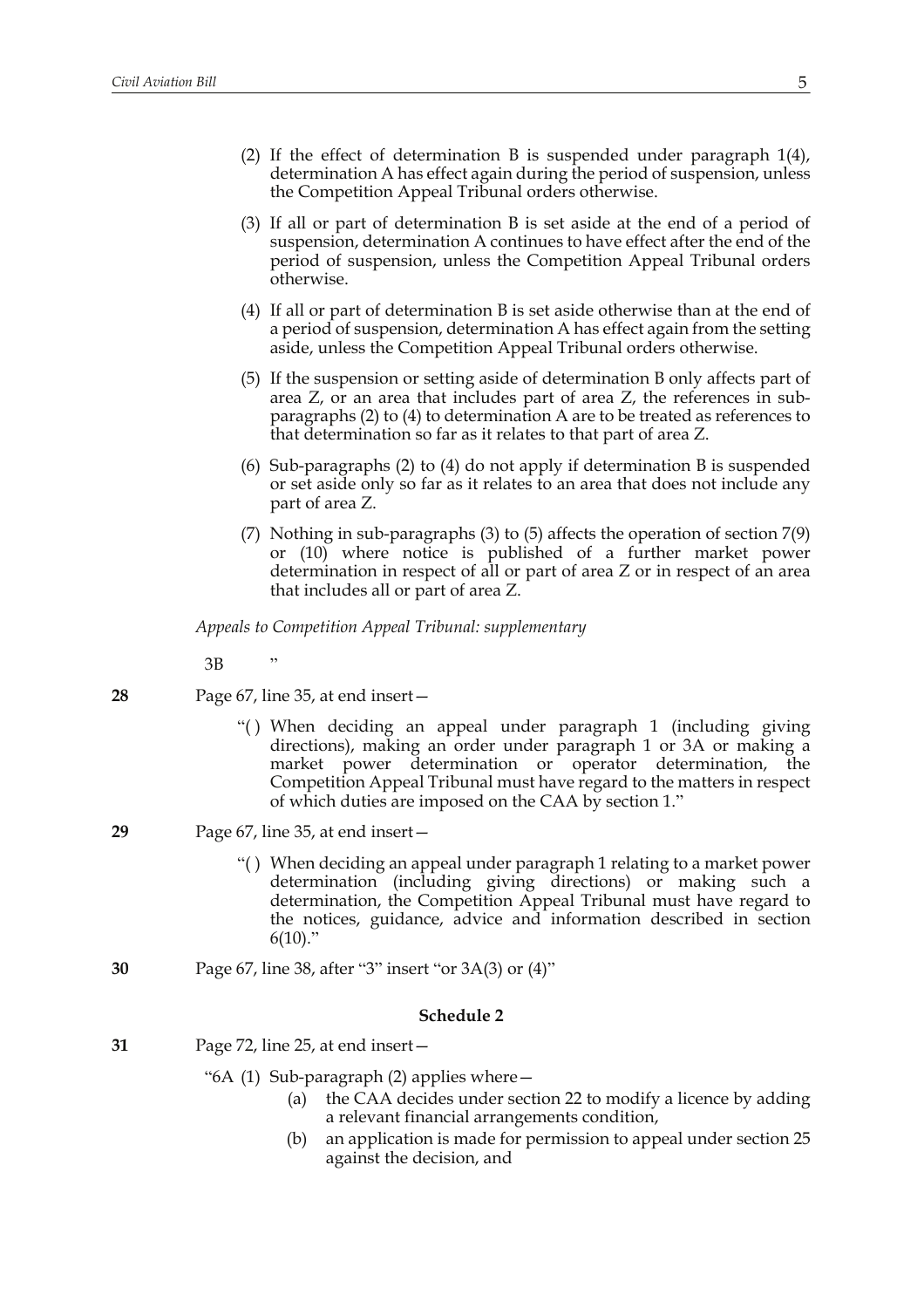- (c) the condition would have effect, but for this paragraph, before the end of the period of 10 weeks beginning with the day on which notice of the decision was published in accordance with section 22 ("the 10 week period").
- (2) The relevant financial arrangements condition does not have effect during the 10 week period.
- (3) Sub-paragraph (4) applies where  $-$ 
	- (a) the CAA decides under section 22 to modify a licence by adding a relevant financial arrangements condition, and
	- (b) the Competition Commission grants permission to appeal against the decision.
- (4) The relevant financial arrangements condition does not have effect until the appeal against the decision is determined or withdrawn (or, if there is more than one appeal against the decision, until all of the appeals are determined or withdrawn).
- (5) In this paragraph, "relevant financial arrangements condition" has the same meaning as in paragraph 6."
- **32** Page 80, line 41, after "matter" insert ", information or evidence"

### **Schedule 3**

- **33** Page 87, line 38, leave out sub-paragraph (3)
- **34** Page 88, line 18, leave out sub-paragraph (3)
- **35** Page 88, line 36, leave out sub-paragraph (3)
- **36** Page 89, line 2, leave out sub-paragraph (1) and insert—
	- "( ) The Competition Appeal Tribunal may allow an appeal under paragraph 1, 2 or 3 only to the extent that it is satisfied that the decision appealed against was wrong on one or more of the following grounds—
		- (a) that the decision was based on an error of fact;
		- (b) that the decision was wrong in law;
		- (c) that an error was made in the exercise of a discretion."
- **37** Page 89, line 12, at end insert—
	- "( ) When deciding an appeal under paragraph 1, 2 or 3 (including giving directions), the Competition Appeal Tribunal must have regard to the matters in respect of which duties are imposed on the CAA by section 1."

- **38** Page 90, line 3, leave out sub-paragraph (3)
- **39** Page 90, line 40, leave out sub-paragraph (1) and insert—
	- "( ) The Competition Appeal Tribunal may allow an appeal under paragraph 1 only to the extent that it is satisfied that the decision appealed against was wrong on one or more of the following grounds—
		- (a) that the decision was based on an error of fact;
		- (b) that the decision was wrong in law;
		- (c) that an error was made in the exercise of a discretion."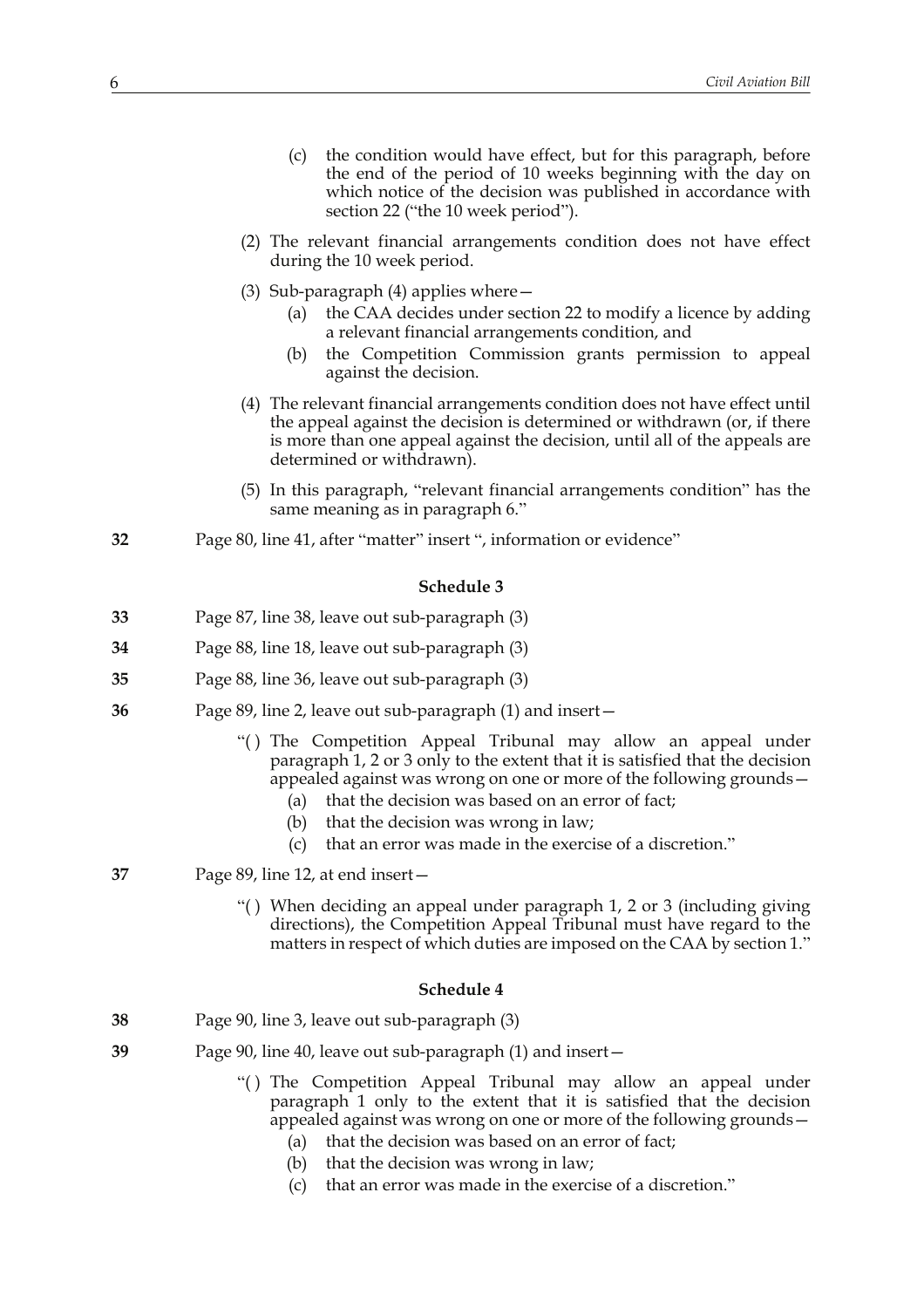- **40** Page 91, line 6, at end insert—
	- "( ) When deciding an appeal under paragraph 1 (including giving directions), the Competition Appeal Tribunal must have regard to the matters in respect of which duties are imposed on the CAA by section 1."

### **Schedule 5**

- **41** Page 91, line 34, leave out sub-paragraph (3)
- **42** Page 92, line 2, leave out sub-paragraph (1) and insert—
	- "( ) The Competition Appeal Tribunal may allow an appeal under paragraph 1 only to the extent that it is satisfied that the decision appealed against was wrong on one or more of the following grounds—
		- (a) that the decision was based on an error of fact;
		- (b) that the decision was wrong in law;
		- (c) that an error was made in the exercise of a discretion."
- **43** Page 92, line 12, at end insert—
	- "( ) When deciding an appeal under paragraph 1 (including giving directions), the Competition Appeal Tribunal must have regard to the matters in respect of which duties are imposed on the CAA by section 1."

- **44** Page 97, line 16, leave out "Part 5 of"
- **45** Page 97, line 16, leave out from "1986" to "is" in line 17
- **46** Page 99, line 5, at end insert—
	- "2A (1) Section 79 (orders and regulations) is amended as follows.
		- (2) In subsection (2), at the end insert ", unless it is an instrument described in subsection (4A)".
		- (3) After subsection (4) insert—
			- "(4A) A statutory instrument that contains (whether alone or with other provision) an order under section 57A(11) increasing the specified sum by more than is necessary to reflect changes in the value of money may not be made unless a draft of the instrument has been laid before, and approved by a resolution of, each House of Parliament.""
- **47** Page 101, line 9, at end insert—
	- "7A (4) Article 70 (regulations and orders) is amended as follows.
		- (5) In paragraph (2), after "Schedule 7" insert "and orders described in paragraph (2A)".
		- (6) After paragraph (2) insert—
			- "(2A) An order under Article 2A(9) increasing the specified sum by more than is necessary to reflect changes in the value of money may not be made unless a draft of the order has been laid before, and approved by a resolution of, the Assembly.""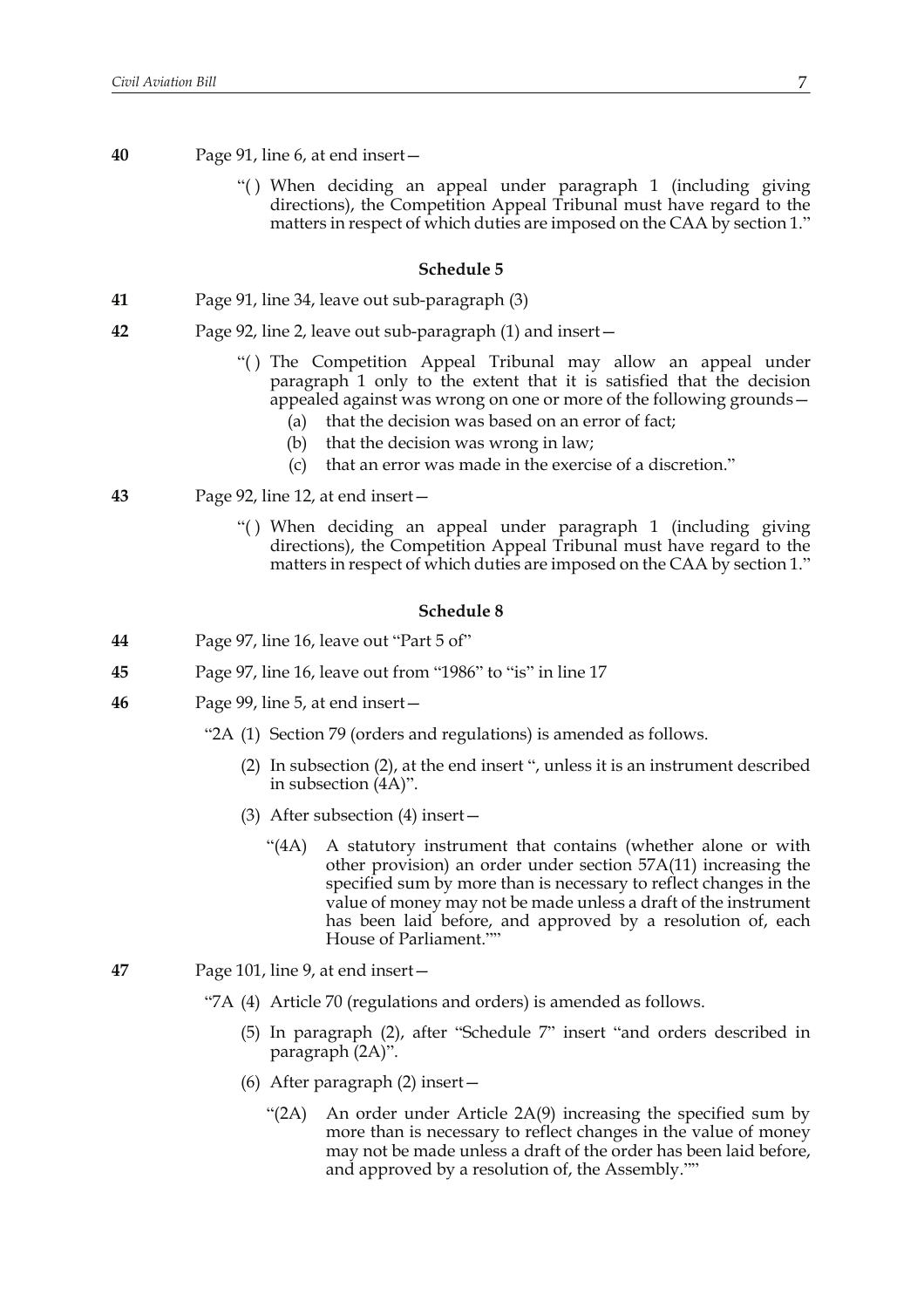| 48 | Page 101, line 10, leave out "and 7" and insert "to 7A"                                                                                                                                                                                                                                                                                                                                                                                                                            |
|----|------------------------------------------------------------------------------------------------------------------------------------------------------------------------------------------------------------------------------------------------------------------------------------------------------------------------------------------------------------------------------------------------------------------------------------------------------------------------------------|
|    | Schedule 9                                                                                                                                                                                                                                                                                                                                                                                                                                                                         |
| 49 | Page 101, line 40, leave out "In section 74(3) (exceptions from restrictions on<br>disclosure of information)" and insert-                                                                                                                                                                                                                                                                                                                                                         |
|    | "() Section 74 (restriction on disclosure of information) is amended as<br>follows.                                                                                                                                                                                                                                                                                                                                                                                                |
|    | () In subsection $(3)$ "                                                                                                                                                                                                                                                                                                                                                                                                                                                           |
| 50 | Page 102, line 3, at end insert-                                                                                                                                                                                                                                                                                                                                                                                                                                                   |
|    | "() In subsection $(4)$ –<br>leave out paragraph (a), and<br>(a)<br>in paragraph (b), for "such a report" substitute "a report of the<br>(b)<br>Competition Commission under section 45"."                                                                                                                                                                                                                                                                                         |
|    | Schedule 10                                                                                                                                                                                                                                                                                                                                                                                                                                                                        |
| 51 | Page 105, line 26, after "determination" insert "on that day"                                                                                                                                                                                                                                                                                                                                                                                                                      |
| 52 | Page 106, line 19, leave out "such"                                                                                                                                                                                                                                                                                                                                                                                                                                                |
| 53 | Page 106, line 38, leave out from "if" to ", and" in line 39 and insert "the CAA<br>makes, and publishes a notice of, a determination that the market power test is not<br>met in relation to the designated airport (subject to sub-paragraph (3A))"                                                                                                                                                                                                                              |
| 54 | Page 106, line 40, at end insert -                                                                                                                                                                                                                                                                                                                                                                                                                                                 |
|    | "(3A) During the interim period, such an order must not be revoked –<br>during the period in which a person may appeal to the<br>(a)<br>Competition Appeal Tribunal against the determination,<br>at a time when the effect of the determination is suspended or the<br>(b)<br>Secretary of State or the Department of the Environment in<br>Northern Ireland considers that it may be suspended, or<br>if all or part of the determination has been set aside or quashed."<br>(c) |
| 55 | Page 107, line 14, at end insert -                                                                                                                                                                                                                                                                                                                                                                                                                                                 |
|    | "(1A) In this paragraph "the main operator's airport area" means the whole of<br>the area at the 2012 Act airport in respect of which the operator (as<br>defined in this Act) on the commencement day is the person who was the<br>operator (as defined in the 1986 Act or the 1994 Order) of the predecessor<br>airport immediately before the commencement day."                                                                                                                |
| 56 | Page 107, line 15, leave out ", if the predecessor airport is a designated airport"                                                                                                                                                                                                                                                                                                                                                                                                |
| 57 | Page 107, line 16, leave out from "airport" to ", and" in line 17 and insert "is to the<br>predecessor airport"                                                                                                                                                                                                                                                                                                                                                                    |
| 58 | Page 107, line 18, after first "to" insert "the airport area consisting of"                                                                                                                                                                                                                                                                                                                                                                                                        |
| 59 | Page 107, line 18, leave out "the whole of the 2012 Act airport" and insert "the main<br>operator's airport area"                                                                                                                                                                                                                                                                                                                                                                  |
| 60 | Page 107, line 20, leave out ", if the predecessor airport is a designated airport"                                                                                                                                                                                                                                                                                                                                                                                                |
| 61 | Page 107, line 21, leave out from "airport" to end of line 22 and insert "is to the                                                                                                                                                                                                                                                                                                                                                                                                |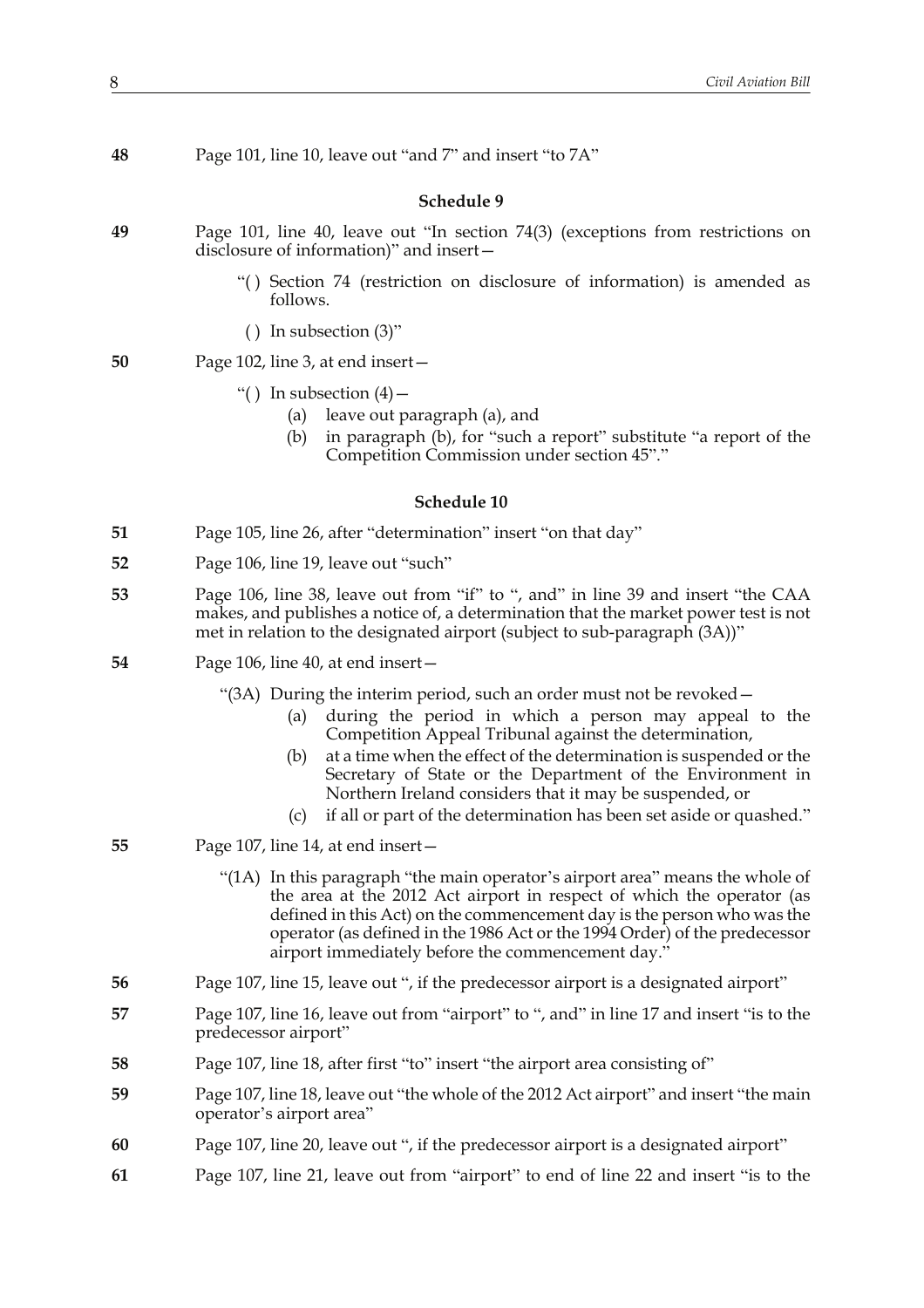predecessor airport"

- **62** Page 107, line 24, leave out from beginning to ", and" and insert "is to services provided in the main operator's airport area"
- **63** Page 107, line 25, leave out from first "to" to end of line 27 and insert "the airport is to the predecessor airport"
- **64** Page 107, line 30, leave out "the 2012 Act airport" and insert "the main operator's airport area"
- **65** Page 107, line 34, leave out from first "of" to end and insert "the main operator's airport area"
- **66** Page 107, line 35, leave out sub-paragraph (6) and insert—
	- "(6) In paragraph 5(3), the reference to a determination that the market power test is not met in relation to the designated airport includes a determination that it is not met in relation to an airport area that includes the whole of the predecessor airport."
- **67** Page 107, leave out line 42 and insert "the main operator's airport area"
- **68** Page 107, line 44, leave out sub-paragraph (1)
- **69** Page 108, line 1, after "power" insert "under section 107"

- **70** Page 115, line 5, leave out sub-paragraph (3)
- **71** Page 115, line 13, leave out sub-paragraph (1) and insert—
	- "( ) The Competition Appeal Tribunal may allow an appeal under paragraph 1 only to the extent that it is satisfied that the decision appealed against was wrong on one or more of the following grounds—
		- (a) that the decision was based on an error of fact;
		- (b) that the decision was wrong in law;
		- (c) that an error was made in the exercise of a discretion."
- **72** Page 115, line 23, at end insert—
	- "( ) When deciding an appeal under paragraph 1 (including giving directions), the Competition Appeal Tribunal must have regard to the matters in respect of which duties are imposed on the CAA by section 4 of the Civil Aviation Act 1982."